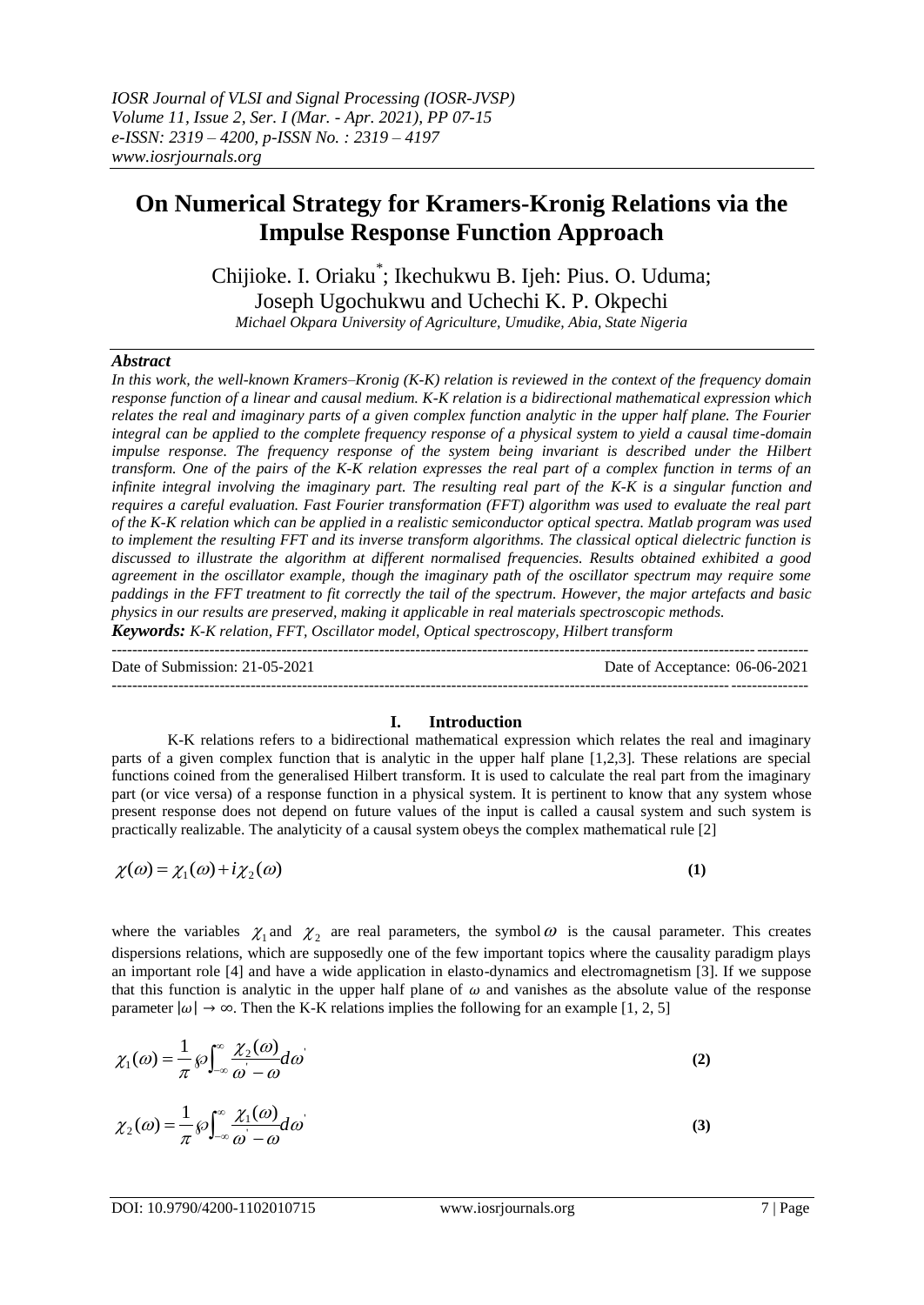where symbol  $p$  appearing in equation (2) and (3) represent the Cauchy principal value. The real and imaginary part of such a function are not independent, and the full function can be reconstructed given just one of its parts [1,6] In principle, application of the Fourier integral to the complete frequency response of any physical network should always yield a causal time domain impulse response. In practice, the frequency response information is often complete on a discrete- frequency point and can contain some measurement errors. K-K formalism can be applied to the response functions of linear systems such as signal processing [1]. For an example, it can be used to explain the relationship between the absorption and refractive index of transparent media. K-K relation implies that observing the dissipative response of a system is sufficient to determine its phase response and vice versa. The integral running from the range  $-\infty$  to  $+\infty$  implies that we know the response at negative frequencies. In most systems, the positive frequency response determines the negative frequency response because  $\chi(\omega)$  is the Fourier transform of a real quantity  $\chi(t-t')$ , hence it can be written

$$
\chi(-\omega) = \chi^*(\omega) \tag{4}
$$

This means that  $\chi_1(\omega)$  is an even function of frequency and  $\chi_2(\omega)$  is odd. Using these properties, the integral can be transformed into one of definite parity by multiplying the numerator and denominator of the integrand by  $(\omega' + \omega)$  and separating, we obtain;

$$
\chi_1(\omega) = \frac{1}{\pi} \wp \int_{-\infty}^{\infty} \frac{\omega' \chi_2(\omega)}{\omega'^2 - \omega^2} d\omega' +
$$
  

$$
\frac{1}{\pi} \wp \int_{-\infty}^{\infty} \frac{\omega' \chi_1(\omega)}{\omega'^2 - \omega^2} d\omega'
$$
 (5)

Since  $\chi_2(\omega)$  is odd, the second integral necessarily vanishes and we are left with

$$
\chi_1(\omega) = \frac{2}{\pi} \wp \int_{-\infty}^{\infty} \frac{\omega' \chi_2(\omega)}{\omega'^2 - \omega^2} d\omega'
$$
 (6)

The same derivative for imaginary parts also gives

$$
\chi_2(\omega) = -\frac{2\omega}{\pi} \wp \int_{-\infty}^{\infty} \frac{\omega' \chi_2(\omega)}{\omega'^2 - \omega^2} d\omega'
$$
 (7)

Equation (6) and (7) are the so called K-K relation in a form that is generally applied for a physically realistic response function [1,2]

#### **II. Theoretical Formulation**

## **2.1. K-K relation from response function**

For a non-linear and time invariant system, the property of a causal function requires a vanishing impulse response in time domain directed to the K-K relation in frequency domain [7]. The simplest causal function is the Heaviside step function which can simply be defined by the integrals,

$$
u(t) = \begin{cases} \frac{1}{\sqrt{2\pi}} \int_{-\infty}^{\infty} g(\omega) e^{-i\omega t} d\omega, \\ \frac{1}{\sqrt{2\pi}} \int_{-\infty}^{\infty} g(\omega) e^{-i\omega(t-t')} d\omega \end{cases}
$$
(8)

Where  $t = (t - t')$  and  $u(t) = u(t - t') = 0$  such that  $t < 0$  or  $(t - t') < 0$ .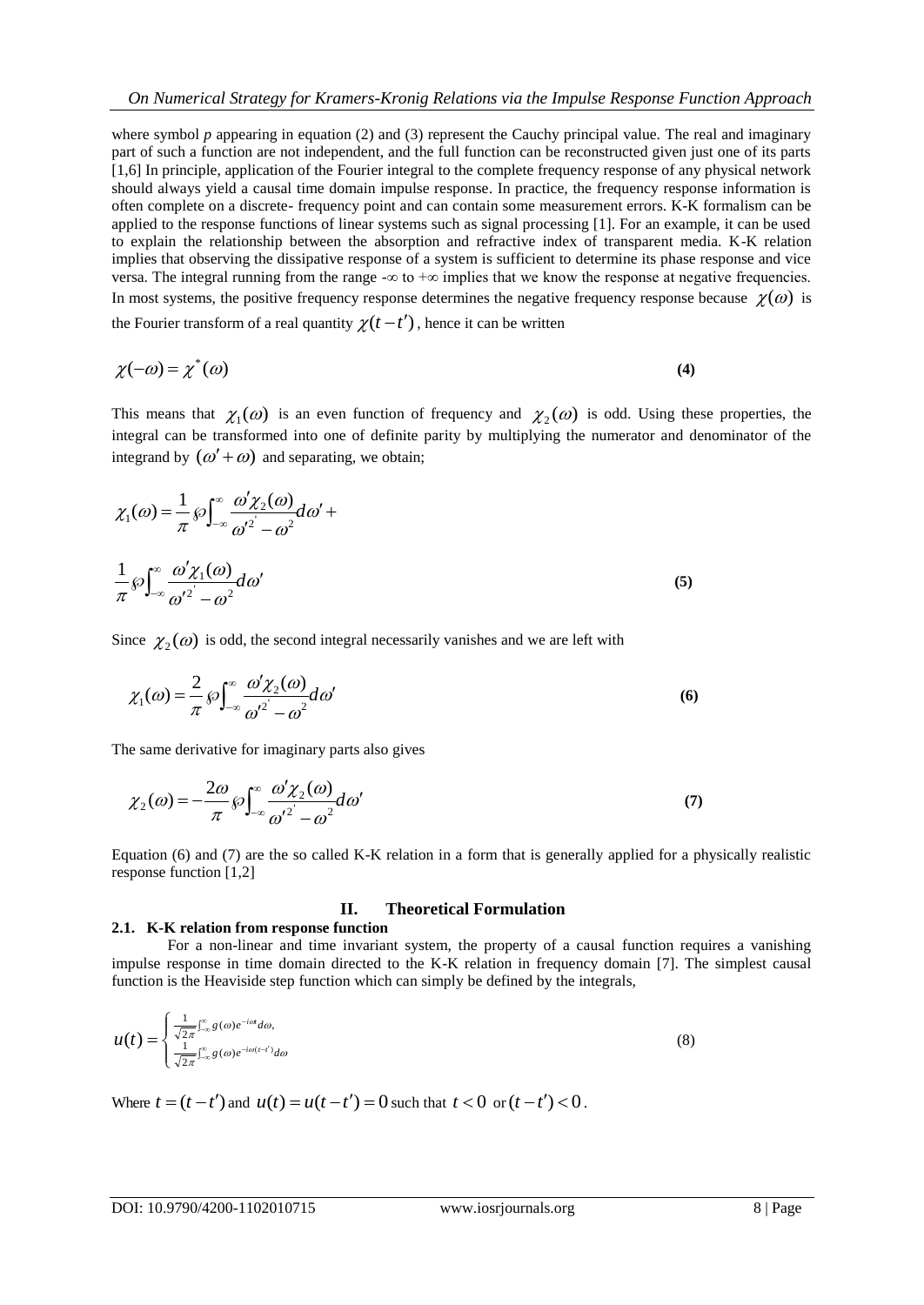

Figure 1: A typical representation of the Heaviside step function. .

Given  $h(t)$  as the impulse response of a linear system,  $H(\omega)$  of the frequency response, then the Fourier transform of the frequency response is given by:

$$
H(\omega) = \frac{1}{\sqrt{2\pi}} \int_{-\infty}^{\infty} h(t)e^{-j\omega t} dt
$$
\n(9)

If we assume the impulse function,  $h(t) = 0$  such that  $t < 0$ , then it follows that

$$
H(\omega) = \frac{1}{\sqrt{2\pi}} \int_{-\infty}^{0} h(t)e^{-j\omega t} dt
$$
 (10)

$$
H(\omega) = -\frac{1}{\sqrt{2\pi}} \int_{-\infty}^{0} h(t)e^{-j\omega t} dt
$$
\n(11)

$$
H(\omega) = \frac{1}{\sqrt{2\pi}} \int_0^\infty h(t)e^{-j\omega t} dt
$$
\n(12)

Equation (12) as derived above is the frequency domain and the right hand side can be multiplied with the Heaviside step function  $u(t)$  to obtain the convolution equivalence;

$$
H(\omega) = F\{h(t)^* u(t)\}\tag{13}
$$

Hence the convolution theorem one obtains

$$
F\{h(t)^*u(t)\} = \frac{H(\omega)^* F\{u(t)\}}{2\pi}
$$
\n
$$
(14)
$$

The Fourier transform of the Heaviside function can be expressed as

$$
F\{u(t)\} = H(t) = \frac{1}{2} + \frac{1}{2} \{\text{sgn}(t)\}\
$$
 (15)

Where the sigmoid function  $sgn(t)$  is depicted in figure 2 and is expressed as

$$
sgn(t) = \begin{cases} 1, t > 0 \\ 0, t = 0 \\ -1, t < 0 \end{cases}
$$
 (16)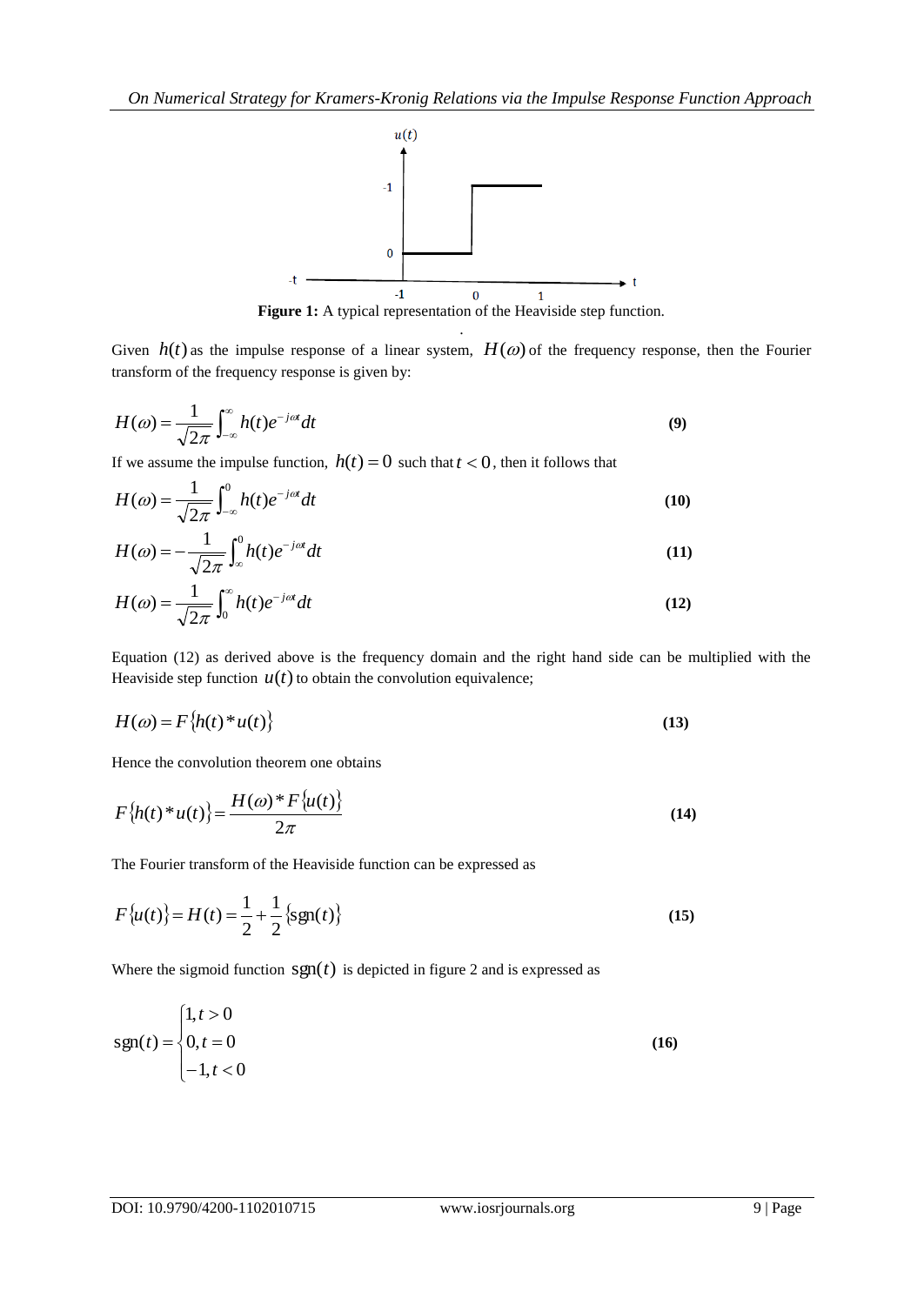

**Figure 2:** A typical representation of the sigmoid function.

Its Fourier transform of  $sgn(t)$  is given by Thus,

$$
f\{\text{sgn}(t)\} = \begin{cases} \frac{2}{j\omega}, \omega \neq 0\\ 0, \omega = 0 \end{cases}
$$
(17)

Finding the Fourier function equation (15) one obtains the following;

$$
F\{H(t)\} = f\left\{\frac{1}{2}\right\} + \frac{1}{2}f\{\text{sgn}(t)\}\tag{18}
$$

But  $f\left\{\frac{1}{2}\right\} = \frac{1}{2}\int_0^\infty e^{-t} dt$  $\int$  $\left\{ \right\}$  $\mathcal{L}$  $\overline{\mathcal{L}}$ ┤  $\int$  $2^{\mathsf{J}_0}$ 1 2  $f\left\{\frac{1}{2}\right\} = \frac{1}{2} \int_{0}^{\infty} e^{-j\omega t} dt$ , where the integral represents the Dirac Delta function which is denoted by  $\delta(\omega)$ ,

from this one obtains that

$$
f\left\{\frac{1}{2}\right\} = \pi \delta(\omega) \tag{19}
$$

Substituting equations (17) and (19) into (18) and putting (19) into equation (14) gives yields the simple equation,

$$
F\{h(t)^*u(t)\} = H(t)^*\left\{\frac{1}{2\pi}\left(\frac{1}{j\omega} + \pi\delta(\omega)\right)\right\}
$$
 (20)

Also from equation (13), one obtains

$$
H(\omega) = H(\omega)^* \left\{ \frac{1}{2\pi} \left( \frac{1}{j\omega} + \pi \delta \omega \right) \right\}
$$
 (21)

From equation (20), performing the convolution gives, and knowing that  $\omega$  is invariant, the equation becomes

$$
H(\omega) = \frac{1}{\pi} \int_{-\infty}^{\infty} \frac{H(\omega')}{j(\omega - \omega')} d\omega'
$$
 (22)

Considering two different conditions for the frequency responses at  $\omega < 0$  and  $\omega > 0$ , hence equation (22) can be written as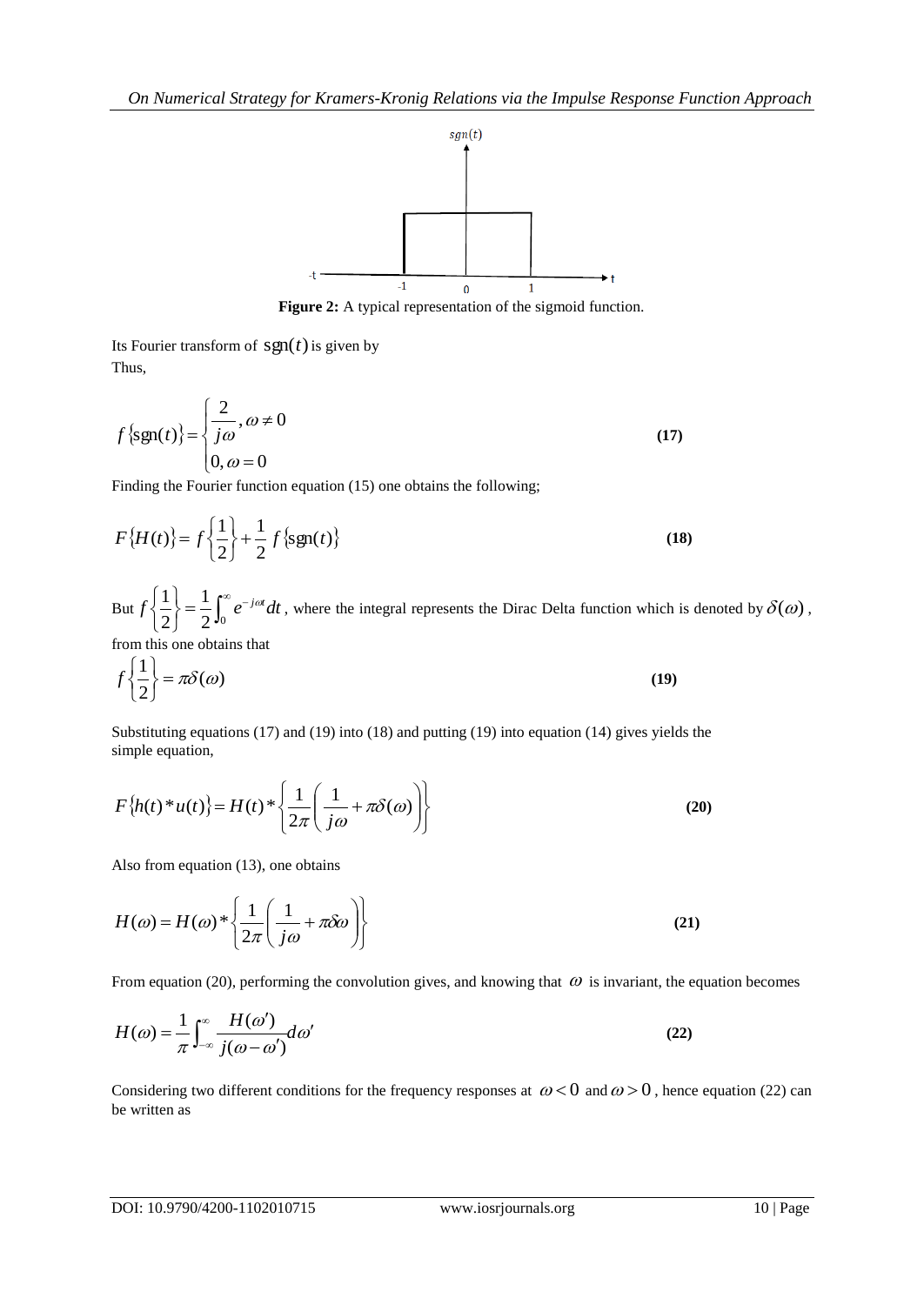$$
\frac{1}{\pi} \int_{-\infty}^{\infty} \frac{H(\omega')}{j(\omega - \omega')} d\omega' = \frac{1}{\pi} \int_{-\infty}^{0} \frac{H(\omega')}{j(\omega - \omega')} d\omega'
$$
\n
$$
+ \frac{1}{\pi} \int_{0}^{\infty} \frac{H(\omega')}{j(\omega - \omega')} d\omega'
$$
\n(23)

From the right hand side, we have that

$$
\frac{1}{\pi} \int_0^\infty \frac{H(\omega')}{j(\omega - \omega')} d\omega' = \frac{1}{\pi} \int_{-\infty}^0 \frac{H(\omega')}{j(\omega - \omega')} d\omega'
$$
\n(24)

But since  $H(\omega) = -H(\omega')$  or  $H(\omega) = -H(\omega'')$ ,

We may obtain from the following equation,

$$
\int_0^\infty \frac{H(\omega')}{j(\omega - \omega')} d\omega' = \int_{-\infty}^0 \frac{H(\omega'')}{j(\omega + \omega')} d\omega''
$$
\n(25)

Also the Fourier integral definition,  $H(-\omega'') = H^*(\omega'')$  from equation (22)

$$
H(\omega) = \frac{1}{\pi} \int_{-\infty}^{0} \frac{H(\omega')}{j(\omega - \omega')} d\omega' + \frac{1}{\pi} \int_{0}^{\infty} \frac{H^*(\omega'')}{j(\omega + \omega'')} d\omega''
$$

$$
= \frac{1}{j\pi} \int_{0}^{\infty} \frac{H(\omega')}{(\omega - \omega')} d\omega' + \int_{0}^{\infty} \frac{H^*(\omega'')}{(\omega + \omega'')} d\omega''
$$
(26)

If we let the frequency  $\omega'' = \omega'$ , we find that

$$
H(\omega) = \frac{1}{j\pi} \left[ \int_0^{\infty} \frac{(\omega + \omega')H(\omega')d\omega'}{(\omega^2 - {\omega'}^2)} + \frac{(\omega - \omega')H^*(\omega')d\omega'}{(\omega^2 - {\omega'}^2)} \right]
$$
(27)

Separating equation (27) into its real and imaginary parts, we may obtain the following

$$
H(\omega) = \frac{2}{j\pi} \left[ \int_0^\infty \frac{H_{\text{Im}}(\omega')d\omega' - jH_{i\text{Re}}(\omega')}{(\omega^2 - {\omega'}^2)} d\omega \right]
$$
 (28)

One can readily obtain the real and imaginary part of the K-K relation from equation (28) as

$$
H_{\text{Re}}(\omega) = \frac{2}{\pi} \int_0^\infty \frac{\omega' H_{\text{Im}}(\omega')}{(\omega^2 - {\omega'}^2)} d\omega'
$$
 (29)

And

$$
H_{\text{Im}}(\omega) = -\frac{2}{\pi} \int_0^{\infty} \frac{\omega H_{\text{Re}}(\omega')}{(\omega^2 - {\omega'}^2)} d\omega'
$$
 (30)

Where the transfer function  $H(\omega)$  is defined by the Fourier transform of the Greens function of a system  $h(t)$ , which is the system's response to an impulsive perturbation. Since  $h(t)$  is a real function,  $H(\omega)$  is a complex function whose real and imaginary parts are even and odd functions of the frequency, respectively. Hence the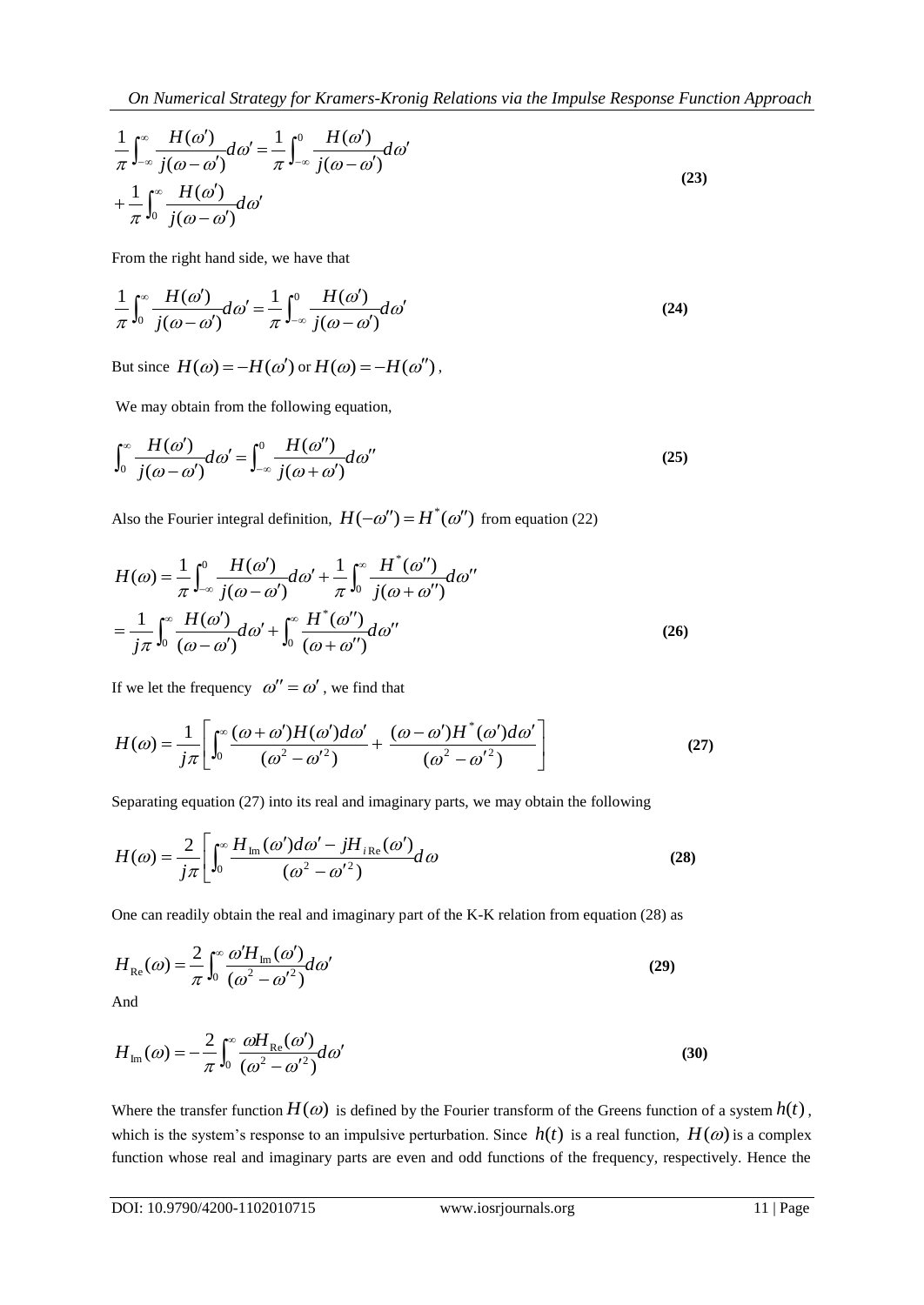real and imaginary parts are not independent of each other. For the equation obtained above to be programmable we apply the form:

$$
H_{\text{Re}}(\omega) = \frac{1}{\pi} \wp \int_{-\infty}^{\infty} \frac{\omega' H_{\text{Im}}(\omega')}{(\omega^2 - {\omega'}^2)} d\omega'
$$
 (31)

$$
H_{\text{Im}}(\omega) = -\frac{2}{\pi} \wp \int_{-\infty}^{\infty} \frac{\omega H_{I \text{Re}}(\omega')}{(\omega^2 - {\omega'}^2)} d\omega'
$$
 (32)

Where P is the Cauchy principal value of the integrals. A simple multiplication of the denominator and numerator of equation (30) the integrals by  $(\omega + \omega')$  gives back the K-K relation of equation (29). This will be based on the two conditions [8] (i) that the integral over the frequency domain of an odd function is equal to zero. (ii) That the integral over the whole frequency domain of even function is equal to two times the integral from zero to infinity. Then the equations (31) and (32) above can be written using positive frequencies as:

$$
H_{\text{Re}}(\omega) = \frac{2\omega'}{\pi} \wp \int_{-\infty}^{\infty} \frac{H_{\text{Im}}(\omega')}{(\omega^2 - \omega'^2)} d\omega'
$$
(31)

$$
H_{\text{Im}}(\omega) = -\frac{2}{\pi} \wp \int_{-\infty}^{\infty} \frac{\omega H_{I \text{Re}}(\omega)}{(\omega^2 - {\omega'}^2)} d\omega'
$$
 (32)

where symbol  $\wp$  represents the Cauchy principal value of the integral. A simple multiplication of the denominator and numerator of equation (30) the integrals by  $(\omega + \omega')$  gives back the K-K relation of equation (29). This will be based on the two conditions [8] (i) that the integral over the frequency domain of an odd function is equal to zero. (ii) That the integral over the whole frequency domain of even function is equal to two times the integral from zero to infinity. Then the equations (31) and (32) above can be written using positive frequencies as:

$$
H_{\text{Re}}(\omega) = \frac{2\omega'}{\pi} \wp \int_{-\infty}^{\infty} \frac{H_{\text{Im}}(\omega')}{(\omega^2 - {\omega'}^2)} d\omega'
$$
 (33)

$$
H_{\text{Im}}(\omega) = -\frac{2\omega}{\pi} \wp \int_{-\infty}^{\infty} \frac{\omega H_{I\text{Re}}(\omega')}{(\omega^2 - {\omega'}^2)} d\omega'
$$
 (34)

This will result to the numerical solution of the Kramers-Kronig relation.

### **2.2. Numerical Implementation of K-K Relation Using the Discrete Fourier Transformation (DFT) Algorithm**

A numerical recipe of the discrete Fourier transform is actualized using the FFT algorithm. This can be developed allowing the K-K relation to be calculated for half of the frequencies at the same time. The fast Fourier transform method is based on the fact that both real and imaginary parts of the K-K integrals are proportional to the convolution products between the real and imaginary components and the function  $1/\omega$ . Applying Fourier transform to both sides of the equations (33) and (34) using the Time-Convolution Theory yields,

$$
f\{H_{\text{Re}}(\omega)\} = \frac{1}{\pi} f\{H_{\text{Im}}(\omega)\} f\left[\frac{1}{\omega}\right]
$$
\n
$$
f\{H_{\text{Im}}(\omega)\} = \frac{1}{\pi} f\{H_{\text{Re}}(\omega)\} f\left[\frac{1}{\omega}\right]
$$
\n(36)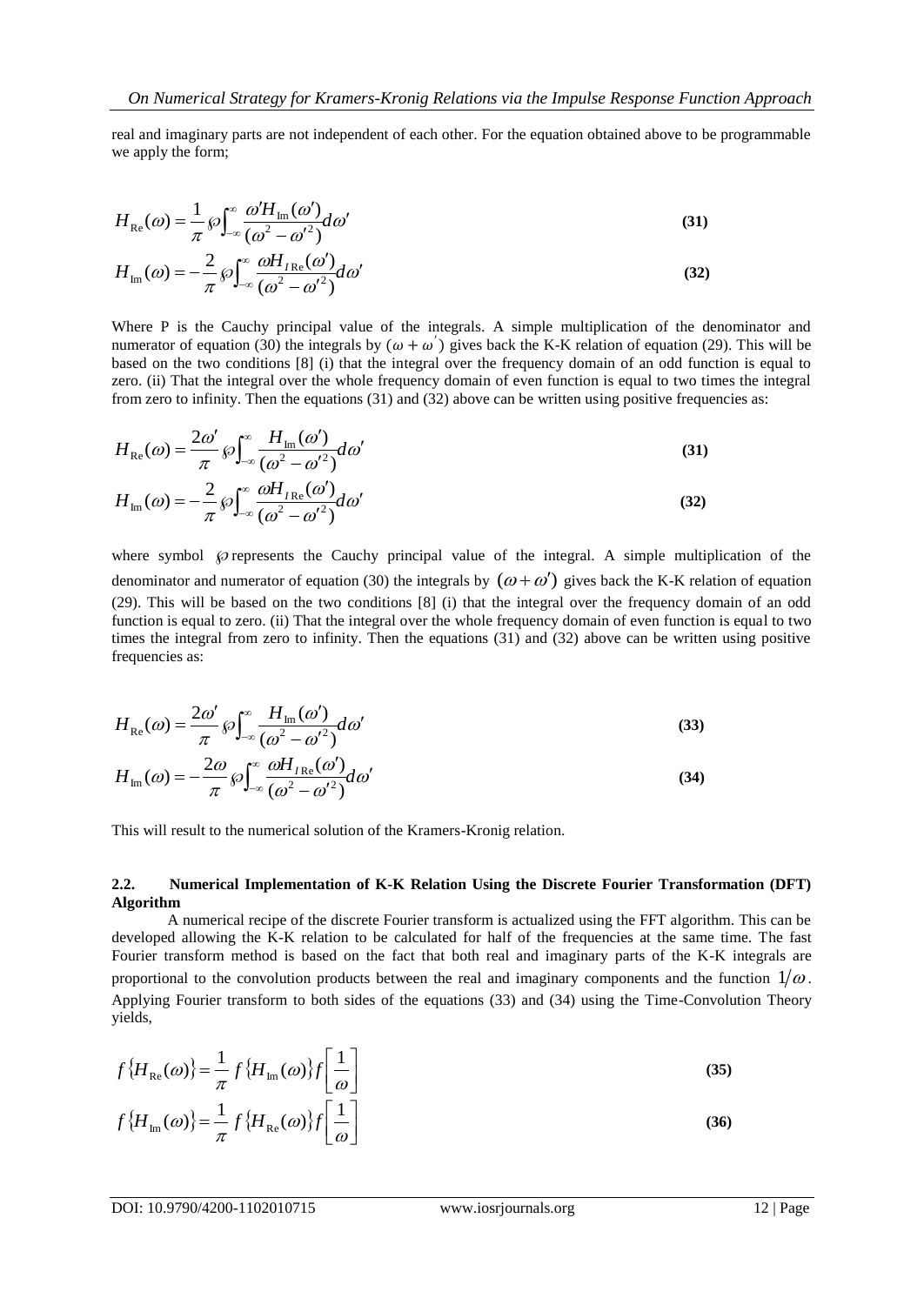The Fourier transform for real and imaginary parts can be calculated numerically, while that of the is already\n
$$
\begin{bmatrix} 1 \\ 1 \end{bmatrix}
$$

analytically to be, 
$$
f\left[\frac{1}{\omega}\right] = -j
$$
 only if  $f\left[\frac{1}{\omega}\right]$  and  $\tau > 0$  and  $f\left[\frac{1}{\omega}\right] = j$  if  $\tau < 0$ 

Where  $\tau$  is equal to the conjugate variable of  $\omega$  and  $j = \sqrt{-1}$ . The real and imaginary parts for all the frequencies is then obtained by taking into account the inverse Fourier transform upon the products of these two functions. To make a numerical calculation of the convolution of equation (30), it must be reorganized in order to fulfil the requirements of this calculus. Due to parity of the functions, integrals in (30) are completely solved by splitting them into two integrals and calculation just the positive frequency domain. Interchanging the limits of the first integral removes the negative sign. But the frequency  $\omega'$  can be swapped with  $(-\omega)$ , noting that  $H_{Im}(\omega) = -H_{Im}(-\omega')$ . Substituting equation (35) into (34) and after a little algebra, one obtains the real and the imaginary parts of the K-K relations for the frequency domain namely;

$$
H_{\text{Re}}(\omega) = -\frac{1}{\pi} \wp \int_0^\infty \frac{H_{\text{Im}}(\omega')}{(\omega - \omega')} d\omega' \tag{37}
$$

$$
H_{\text{Im}}(\omega) = -\frac{1}{\pi} \wp \int_0^\infty \frac{\omega H_{\text{Re}}(\omega')}{(\omega - \omega')} d\omega'
$$
 (38)

#### **III. Results And Discussion**

The resulting equations of the K-K relation which are numerically programmable were implemented in MATLAB"s Discrete Fourier Transform (DFT). The DFT is a complex invertible linear transform. If we have a vector,  $x$  it can be transformed into another vector  $X$  in the fast Fourier transform. MATLAB application for the DFT is quite simple since it has in-built libraries for the FFT and its inverse fast Fourier transform component (iFFT) having vector of length N. The function  $\text{fft}(x)$  and its corresponding inverse ifft $(X)$  transforms are numerically implemented as the following [9,10,11]:

$$
X_{k} = \sum_{k=1}^{N} x_{k} \omega_{N}^{(j-1)(k-1)}
$$
(39)  

$$
x_{k}(X) = \frac{1}{N} \sum_{k=1}^{N} X_{k} \omega_{N}^{(-j-1)(k-1)}
$$
(40)

Where  $\omega_N = e^{-2\pi i/N}$  $\omega_N = e^{-2\pi i}$  $= e^{-2\pi i /N}$ . Equations (38) and (39) can readily be programmed or obtained directly from Matlab libraries as functions usage  $fft(x)$  and  $iff(x)$  respectively.



**Figure 3:** Plots of real part of the optical dielectric function  $\varepsilon_r(\omega)$  as a function of frequency detuning  $(\omega - \omega_0)/\omega$  for the calculated (red) and analytical (black).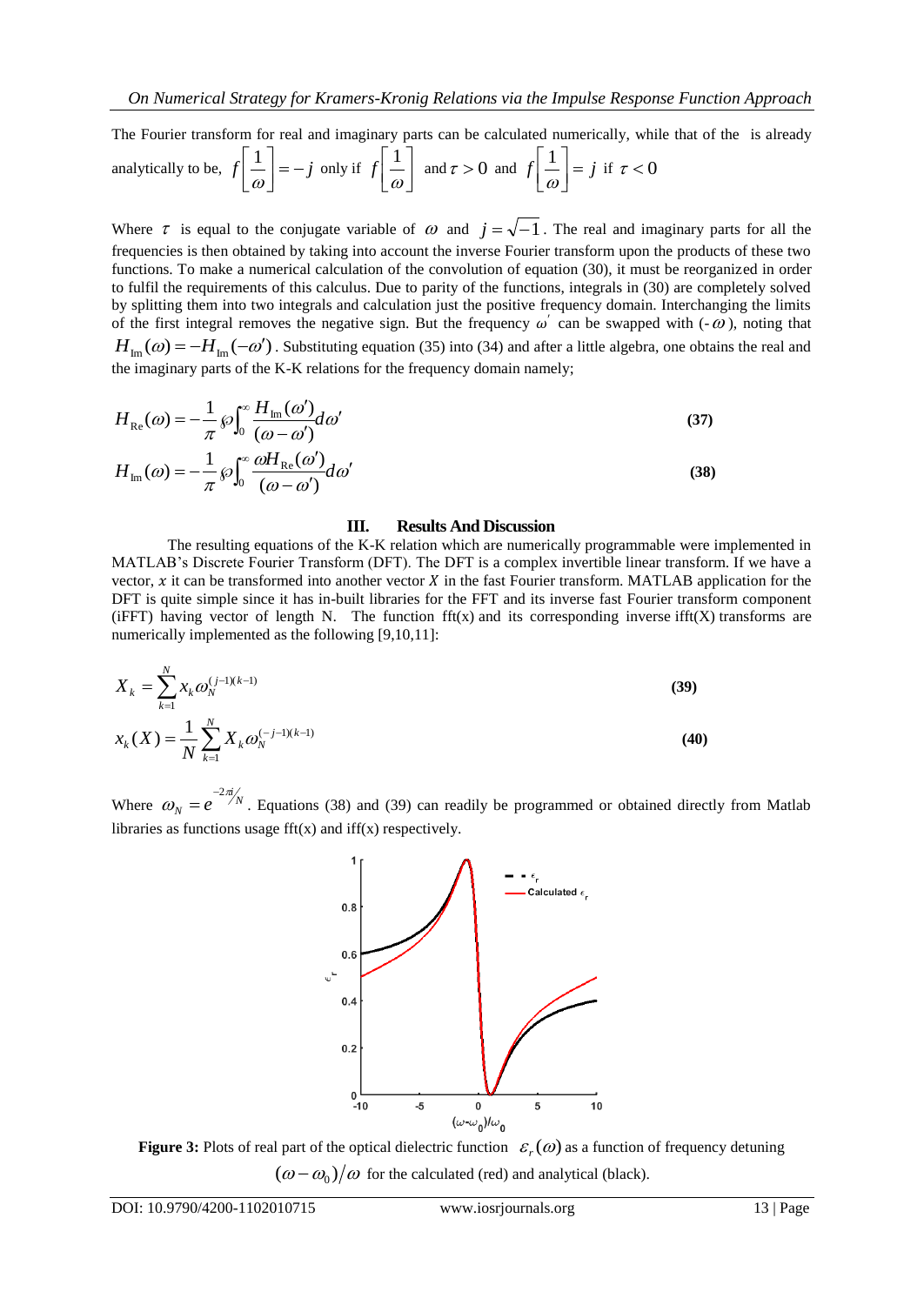

**Figure 4:** Plots of imaginary part of the optical dielectric function  $\epsilon_i(\omega)$  as a function of frequency detuning  $(\omega - \omega_0)/\omega$  for the calculated (red) and analytical (black) spectra.

As an example in this paper to illustrate the algorithm at different normalised frequencies. Let us consider the well-known classical dielectric function emanating from the Fourier transform of the retarded Green's [2].

$$
\varepsilon(\omega) = 1 - \omega_{\rho l}^2 \delta(\omega - \omega_0)
$$
\n(41)

The symbols  $\omega_{\rho l}$  and  $\omega_0$  are respectively the plasma frequency, critical frequency and photon frequency. It is convenient to simply approximate the delta function appearing in equation (42) as the well-known Lorentzian linewidth.  $\delta(\omega-\omega_0)=1/\omega+i\gamma$ . The symbol  $\gamma$  represents the materials broadening parameter which approximates the level of scattering or relaxation of quasi-particles in the real semiconductor material medium. Hence one obtains after some algebra the closed form solution of both the real  $\epsilon_r(\omega)$  and  $\epsilon_i(\omega)$  the imaginary parts given respectively as

$$
\varepsilon_r(\omega) = 1 - \frac{\omega_{\rho l}^2}{2\omega_0} \frac{1}{((\omega - \omega_0)^2 + \gamma^2)}
$$
(42)

$$
\varepsilon_i(\omega) = \frac{\omega_{\rho_i}^2}{2\omega_0} \frac{1}{\left((\omega - \omega_0)^2 + \gamma^2\right)}\tag{43}
$$

The plots of the classical optical dielectric function and their corresponding KKT obtained by MATLAB FFT algorithm are depicted as shown in figures 3 and figure 4 above. In figure 2 above, the calculated (FFT) real dielectric function  $\varepsilon_r(\omega)$  show a good agreement with the analytical dielectric function (black). In figure 4, the calculated and analytically obtained imaginary dielectric function  $\varepsilon_i(\omega)$  show good agreement at the resonant peak. The little deviation in the calculated  $\varepsilon_i(\omega)$  within the vicinity of the normalised resonant frequency may be compensated by frequency padding. However, the accurate estimate of the amplitude and their corresponding resonance frequencies are genuinely guaranteed (Haug and Koch, 2004).This thus paves a way for a wide application in material data analysis such as in absorption and photoluminescence spectroscopy.

# **IV. Conclusion**

In this study, we have reviewed the derivation of the dispersions relations arising from the K-K transformation via the frame work of the causal time-domain impulse response function. This approach was seen to exhibit a resonant behavior for the K-K relations over finite frequency bands. Using the algorithmic approach for the implementation of the K-K relation in MATLAB, well and consist results were reproduced when applied to the simple case of the dielectric function of a simple oscillator model. The results obtained offer a promising spectroscopic estimates in materials data analysis with the prior knowledge of the real or imaginary part of any complex material spectroscopic property and vice versa. Though, the methods of our calculation